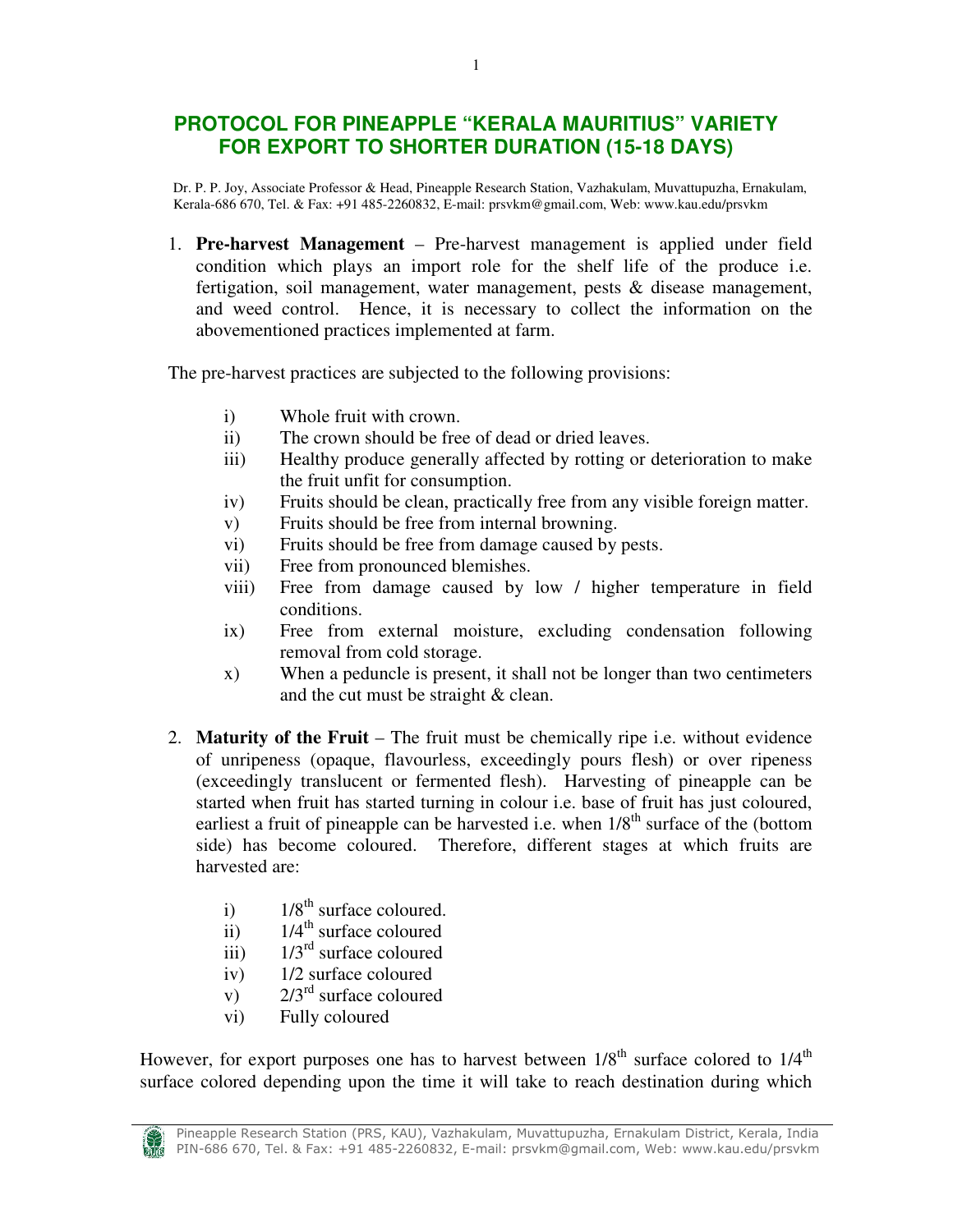| $\mathbf{i}$ | M0 | Raw fruit                |
|--------------|----|--------------------------|
| $\rm ii)$    | M1 | $1/8th$ turn color stage |
| iii)         | M2 | 1/2 turn color stage     |
| iv)          | M3 | Fully color turn stage   |

Moreover, the minimum TSS should be  $12.0$  to  $13.0^{\circ}B$  in the world market. This TSS in the fruit is attained if the fruits are harvested earliest only when the fruit has just started turning colour.

3. **Tests required / Carried out** – Certain tests are necessary at the field level while selecting the fruits for harvesting. The test equipment required are given below:

| $\mathbf{i}$ | <b>TSS</b>          | Refractrometer                  |
|--------------|---------------------|---------------------------------|
| $\rm ii)$    | Firmness of fruit - | Penetrometer                    |
| iii)         | pH                  | pH meter                        |
| iv)          | Pulp temp           | Probe thermometer               |
| V)           | Weight              | Weighing balance                |
| vi)          | Size                | Plastic rings of different size |

# 4. **Special considerations**

- i) The fruit should be free of blemishes, bruises, sun scald, black rot, internal browning, mealy bug, mite, thrips, scale insects etc.
- ii) The stem end must cut smooth and should not be more than 2.0 cm.
- iii) The preference should be given to uniformity in color, weight, size and homogenous variety.

# 5. **Harvesting**

- i) It should be carried out preferably in the early hours of the morning or late afternoon when the temperature is low.
- ii) Harvesting should not be performed after rains, till complete removal of moisture from the fruits. If necessary or unavoidable, then fruit should be subjected to compulsory high-speed air-drying.
- iii) Fruits should not bruise during harvesting.
- iv) Do not put the fruit on the ground, harvested fruits should be put in crates or plastic baskets having cushioning of papers.
- v) Use a sharp knife for harvesting, giving a smooth cut, the stem end should not be more than 2.0 cm long.
- vi) After harvesting fruit should be kept in shade. Every care needs to be taken that crown leaves are not damaged or crown is not twisted.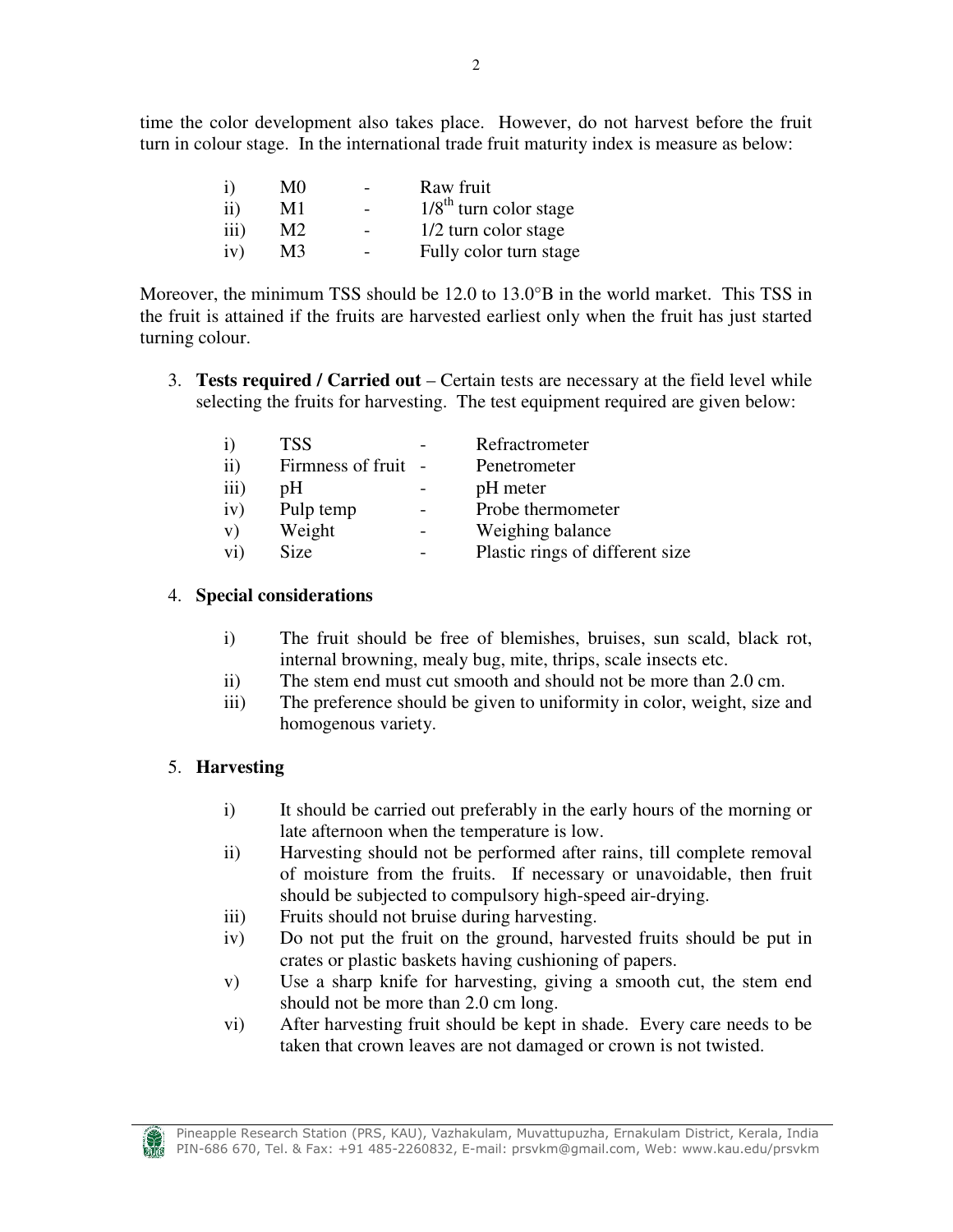#### 6. **Transportation of fruits from field to Packhouse**

- i) Transport the fruits immediately to Packhouse without any loss of time.
- ii) Transport should be available on demand at the time of harvest so that there is no time gap between harvesting and transportation of pineapple
- iii) As far as possible there should not be any jerks or bumps during transportation to avoid any bruises to the fruits.
- iv) The vehicle should be clean to avoid any infection to the fruits.
- v) Preferably no other product should be transported along with pineapples.

### 7. **Processing of material at Packhouse**

- i) The material received and kept at 23-25˚C temperature in Packhouse.
- ii) **Cutting the stem end / Peduncle and sorting First action should be** cutting the stem end smoothly, if not done properly as suggested above that it should not be more than 2.0 cm long. Long end will bruise the other fruits. During this operation no damage should be caused to the fruits. Before use of the sharp knife, this should be disinfected with 0.1% Sodium Hydrochloride solution quite frequently.
- 8. **Sorting:** All the fruits should be sorted out having sunspot or sunscald or having damaged crowns or having multiple fasciated fruits. Fruit having infestation of mealy bug, mite, thrips, scale insects and diseased one should be sorted out. The deformed fruit shape and twisted crowns etc. should be sorted out. Even under sized/oversized /immature fruits or damaged one should be rejected at this stage.
- 9. **Washing of the fruits**: After trimming, cutting the stem and sorting etc., the fruits are subjected to clean soft water washing. If fruits are quite dirty, then in washing water a disinfectant like sodium hypochlorite needs to be added @ 100-200 ppm to generate Chlorine in the water solution. After chlorine disinfection rinsing with clean water is absolutely essential. It is desired that no hard water with heavy minerals/metals or contaminated with chemicals used for washing of the fruit at any stage.
- 10. **Hot water treatments:** The fruit should be subjected to 53˚C temperature for 5-7 minutes. Hot water treatment to kill the mealybug, scale insects, thrips, mites and prevent from storage rots.
- 11. **Fungicidal treatment:** Usually 1000 ppm thiobendazole or Bavistin is applied for disinfecting the fruits from pathogens associated at pre-harvest stage with fruits. The fruit should be dipped for 3-5 minutes depending upon the size of the fruit.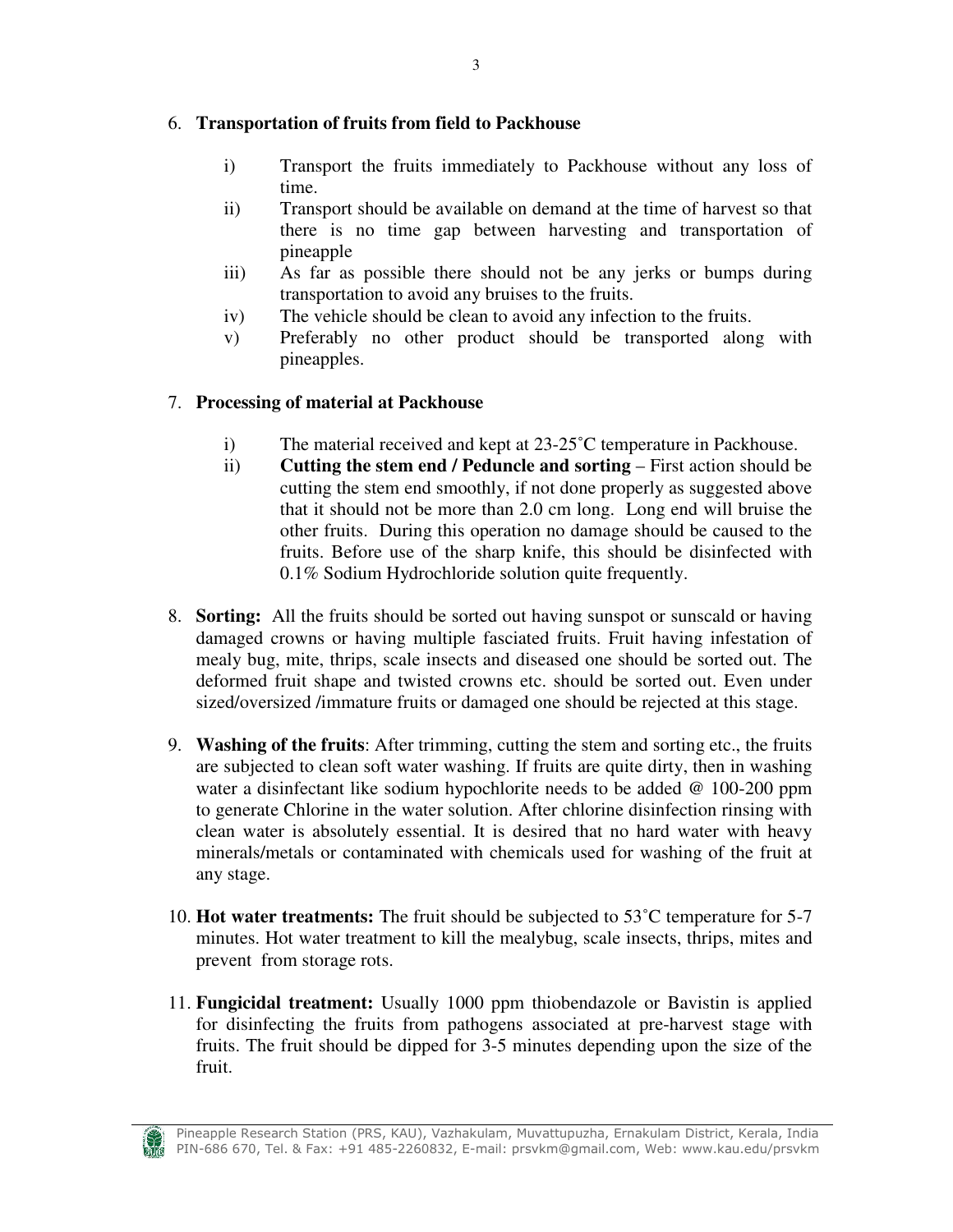- 12. **Air Drying:** Before taking the wax treatment it is essential that fruit should be subjected to air-drying to eliminate the excess of water adhering to the shell of the fruits.
- 13. **Waxing:** It should be carried out with edible wax solution e.g. starfresh wax 45/ having Thiabendazole @1000 ppm. Correct and effective fungicidal and wax treatment is absolutely essential otherwise it can result in heavy post harvest losses.
- 14. **Packaging:** Pineapples are packed along with crowns for prolonged shelf life and to avoid infection at the crown attachment point. Two methods are used i.e. Horizontal packing and vertical packing keeping the crown on the topside.
- 15. **Coding and labeling:** Each carton should be coded for date of packing, product & growers code for tracing the product's origin, etc. The boxes should be corrugated with required strength as adviced by the Indian Institute of Packaging, Mumbai and box should contain the following information:
	- (i) Name of the Product
	- (ii) Variety
	- (iii) Grade/ class
	- (iv) Origin of produce
	- (v) Date of packing
	- (vi) Name of Exporter
	- (vii) Gross weight/ Net Weight
	- (viii) Number of fruit per box
	- (ix) Maturity stage (At the time of packing)
	- (x) Recommended storage temperature & R.H.
- 16. **Pre-cooling:** Pineapples are very sensitive to temperature. The fruit defending upon mode of transport should be cooled as soon as possible at least with in 10 hours of harvest.

Pre-cooling temp:  $1/8^{th}$  mature fruit – 13-15°C for 6 to 8 hours. Depending upon the size of fruits when pulp center temp obtained about 13-13.5˚C.

17. **Reefer cold storage / Transportation by reefer container:** The fruit should be stored at 12<sup>°</sup>C at 85% R.H. When the fruit pulp temperature attain 12-12.5<sup>°</sup>C and RH 85% fruits may be transported to short distances (Journey period up to 10 days) anticipating 8-10 days for consumption.

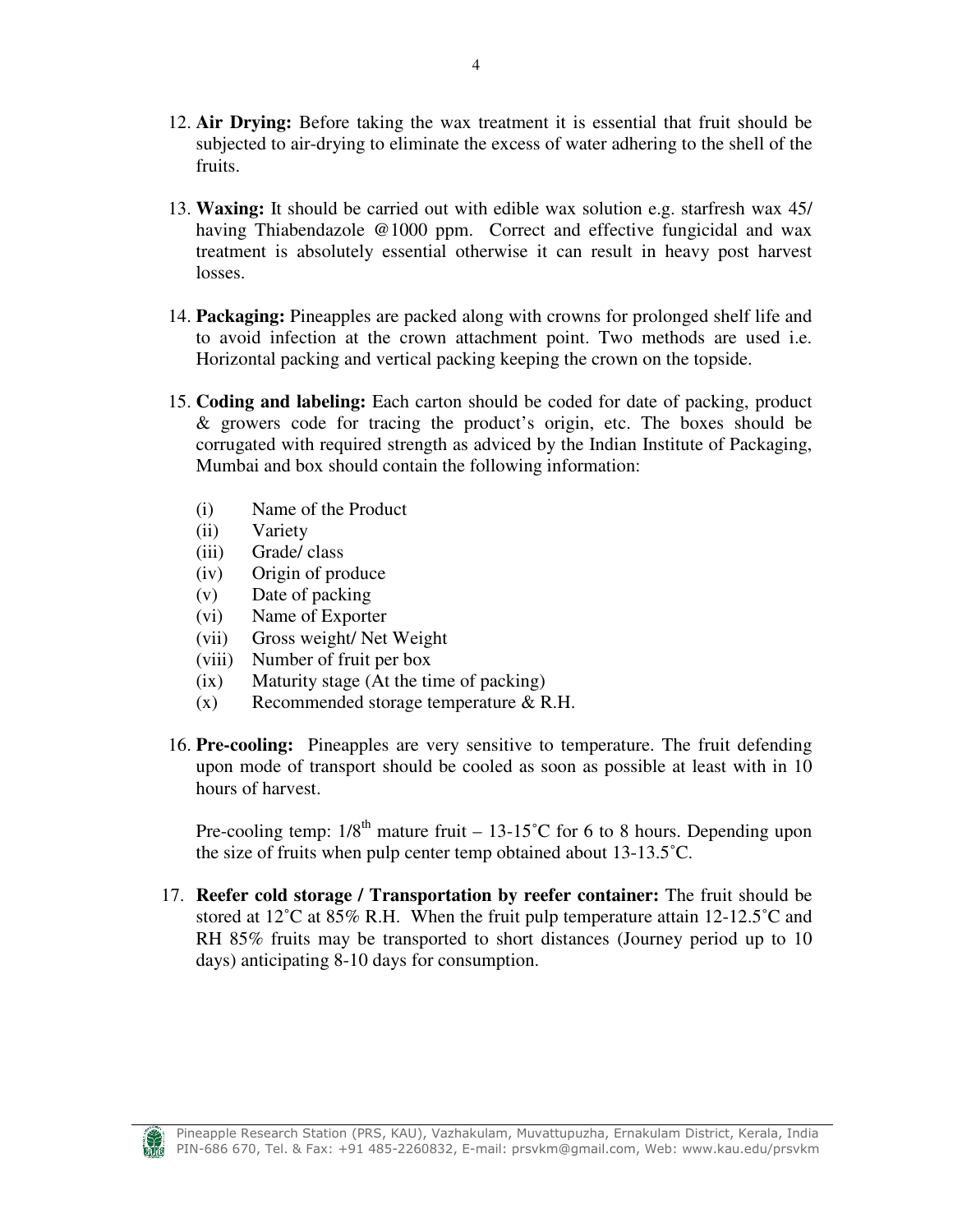#### **18 – Steps have to followed for Export of Pineapples**

Harvesting  $-1/8^{th}$  fruit turned color. Harvesting timing – Early morning or late afternoon (Temp 25-30˚C) Storing material after harvest in field under shade condition and put the product in plastic crates. Transportation in to packhouse. Receipt of the produce & record of the pre-harvest management Trimming / cut the stem at 2.0 cm long with sharp knife Sorting of the fruit Washing of the fruit with soft portable water Hot water treatment at 53˚C (5-7 minutes) Fungicidal treatment Air drying Waxing Packing labeling Palletization Pre-cooling (13-15<sup>o</sup>C for 6-8 hours) Store in reefer condition (12-12.5°C) 85% R.H.

Transportation by Reefer Containers